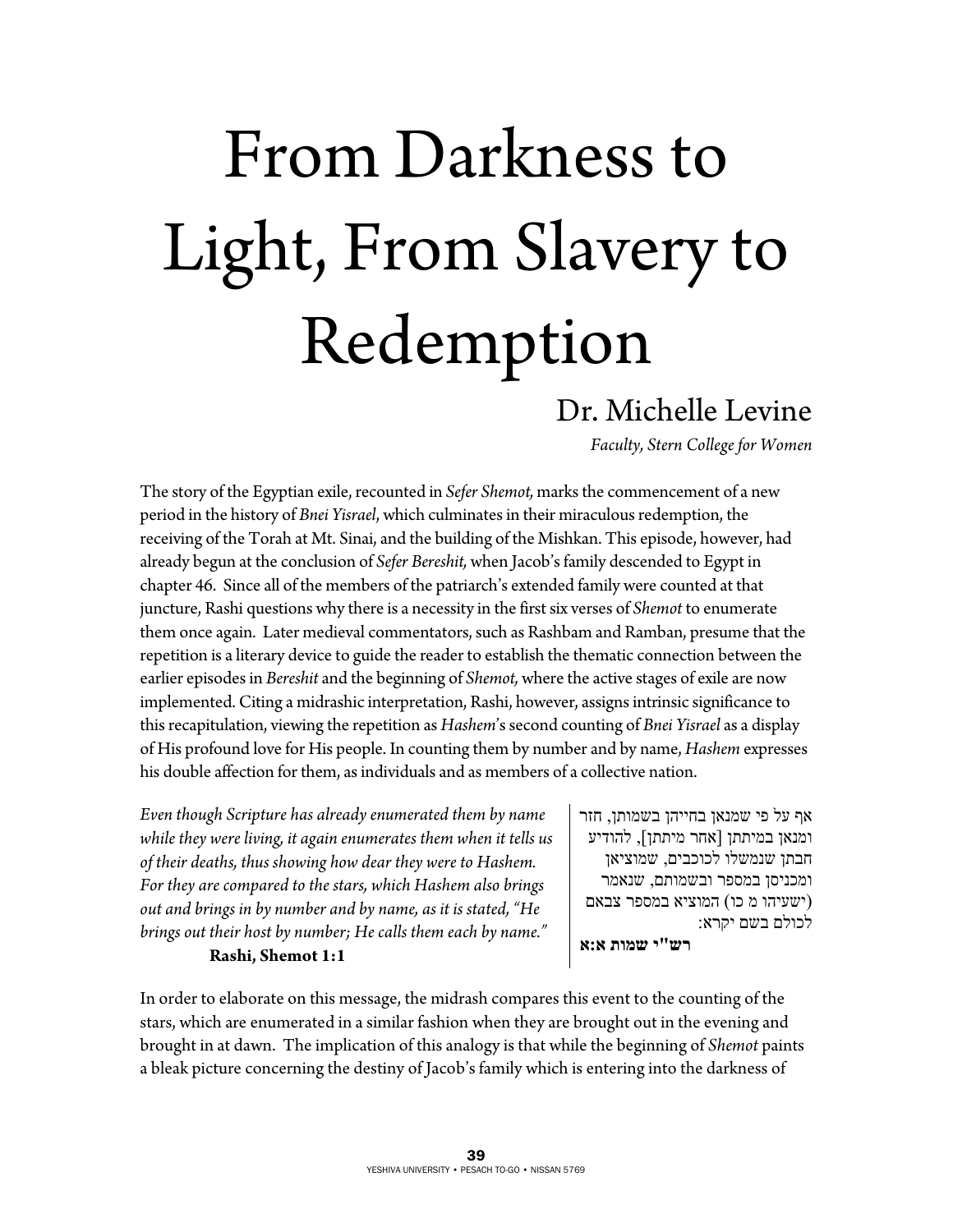exile, they are like the stars. Their light is only hidden from view, but it will shine once again with the fulfillment of the divine promise of redemption and the establishment of the nation of Israel.

How will the "light" be discovered within the darkness of *galut*? This will be achieved through the able guidance of a leader, a savior, who personifies light itself: Moshe Rabbeinu. When Moshe is born, the Torah relates, "הוּא טוֹב יִכּ תוֹֹא אֶרֵתַּו) She saw that he was good)" [Shemot 2:2]. Questioning the unique "goodness" that this newborn possesses which stands out among others, for generally all mothers consider their infants to be "good" in their eyes, Rashi applies a midrashic explanation, that when he was born, the house filled with light. Clarifying the intent of this statement, Ramban analyzes that Moshe's mother discerned a special aura about this child, knowing intuitively that he would be saved from Pharaoh's decree to kill all the newborn males and that he would be destined for greatness.

The midrashic source for Rashi's explanation correlates "טוב "with the light of the first day of .[1:4 Bereshit" [good was it that light the saw *Hashem* - וַיַּרְא אֱלֹקִים אֶת הָאוֹר כִּי טוֹב " :creation While all of creation is designated as "טוב, "Rashi focuses on this first of all creations, paralleling the birth of Moshe to that light which would penetrate the thick darkness that enveloped the world initially [Bereshit 1:2]. Moshe represents the new beginning that would pierce the darkness of *galut*, rejuvenate the families of *Bnei Yisrael,* and lead them to receive the Torah at Mt. Sinai. This culminating event has been anticipated since the creation of the world, as Rashi notes in his commentary on the first *pasuk* of *Sefer Bereshit:* "ישראל בשביל . . . התורה בשביל -*בראשית*": The world was created for the sake of *Am Yisrael* who would eventually fulfill the Torah and mitzvoth.

In his commentary on Rashi, the Maharal elaborates upon the parallel between Moshe's birth and the creation of the world. Noting that the narrative in *Shemot*, chapter two, does not identify Moshe's parents by name, the Maharal asserts:

| Moshe was designated $\lceil$ to bring about $\rceil$ the redemption from the six |  |
|-----------------------------------------------------------------------------------|--|
| days of creation; [therefore] his parentage was not essential by him.             |  |
| Maharal, Shemot 1:15                                                              |  |

משה היה מתוקן לגאולה מששת ימי בראשית- לא היו אבותיו עיקר אצלו. **גור אריה שמות א:טו**

The absence of names shifts the reader's focus to Moshe himself, highlighting, in the Maharal's view, that his divine mission as a redeemer of Israel was preordained from creation, regardless of the identities of his parents.

The profound implication of the juxtaposition between Moshe's birth and the light of the first day of creation becomes apparent through the commentators' understanding of the uniqueness of this first light. As Rashi explains, this light was not the physical light that shines forth from the luminaries, which were created on the fourth day. It was a spiritual, divine light, which was hidden for the righteous in the future.

*Hashem saw that the wicked were unworthy of using the light. He therefore set it apart, reserving it for the righteous in the future.*   **Rashi, Breishit 1:4** 

ראהו שאינו כדאי להשתמש בו רשעים והבדילו לצדיקים לעתיד לבא.  **רש"י בראשית א:ד**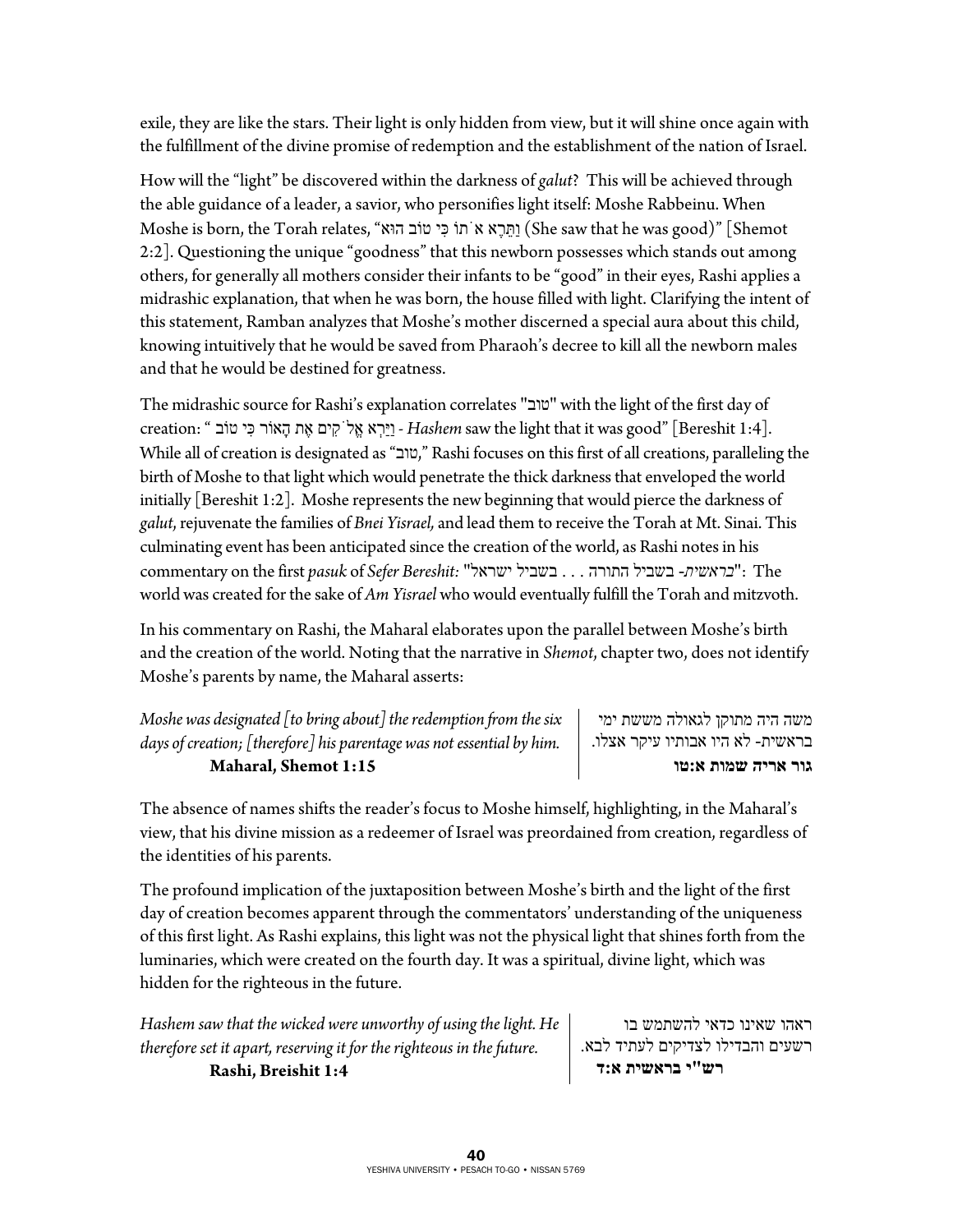Abarbanel, however, interprets that this hidden light is not reserved only for the far distant future, but is brought forth and "shines upon" select individuals at certain periods throughout Jewish history in times of need.

*This light was hidden so that Hashem may use it in times of need for those whom He loves and who observe His mitzvoth, according to what His wisdom determines.* **Abarbanel, end of Parshat Pekudei**

נגנז אותו האור כדי להשתמש בו ה' בעתות הצורך לאוהביו ולשומרי מצוותיו כפי מה שתגזר חכמתו **אברבנל סוף פרשת פקודי** 

Therefore, when Moshe's birth caused the house to fill completely with light, one may understand that *Hashem* enveloped Moshe with a special divine light, which would dissipate the darkness that surrounded *Bnei Yisrael* in the Egyptian exile. It is this divine light, says Abarbanel, which later radiated from Moshe when he descended Mt. Sinai with the luchot in his hands. [Shemot 34:29-35].

## The Light of Fire

The motif of light is continued in another scene involving Moshe as he is initiated into his role as a national leader, but it is now revealed in the form of fire. While Moshe sees a bush ablaze with fire without being consumed, the reader is apprised that an angel of *Hashem* appeared to him in a blaze of fire from within the bush. [Shemot 3:2]. Although there is disagreement among commentators as to whether the angel was itself in the form of fire or only appeared from within a fire, the essential point is that the medium of fire is chosen for this divine manifestation.

Midrashic interpretations on this scene expose a double symbolism surrounding the image of the fire in this context. Fire not only has the power to give light and heat, but it has the power to destroy and consume. Questioning why *Hashem* chose this unusual means for a divine revelation, the midrash answers:

*Because Moshe was pondering that perhaps the Egyptians would succeed in destroying Israel, Hashem showed him a fire that burns but does not consume. He said to him, "Just as the bush burns in fire and is not consumed, so, too, the Egyptians will not be able to destroy Israel."* 

### **Shemot Rabbah 2:5**

לפי שהיה מחשב בלבו ואומר שמא יהיו המצריים מכלין את ישראל, לפיכך הראהו הקב"ה אש בוערת ואיננו אוכל, א"ל כשם שהסנה בוער באש ואיננו אוכל, כך המצריים אינן יכולין לכלות את ישראל  **שמות רבה ב:ה**

The image of fire represents the destructive forces of Egypt the persecutor, which is described as an iron crucible (ברזל כור (in Devarim 4:20. *Hashem* reassures Moshe that ultimately, the fire of Egypt will not succeed in destroying Israel.<sup>109</sup>

*Hashem* intimates to Moshe: Fire will be fought with Fire. The fire, representing the divine presence, will combat the fire of Egypt, the thorniness of the *sneh* of Egypt, through the

 $\overline{a}$ 109 Similarly, the *sneh*, the thorn bush, represents the symbol of suffering and affliction. Therefore, Rashi explains that *Hashem* appears from within this tree in order to send His nation the message that He is with them in their suffering. [Rashi, Shemot 3:2].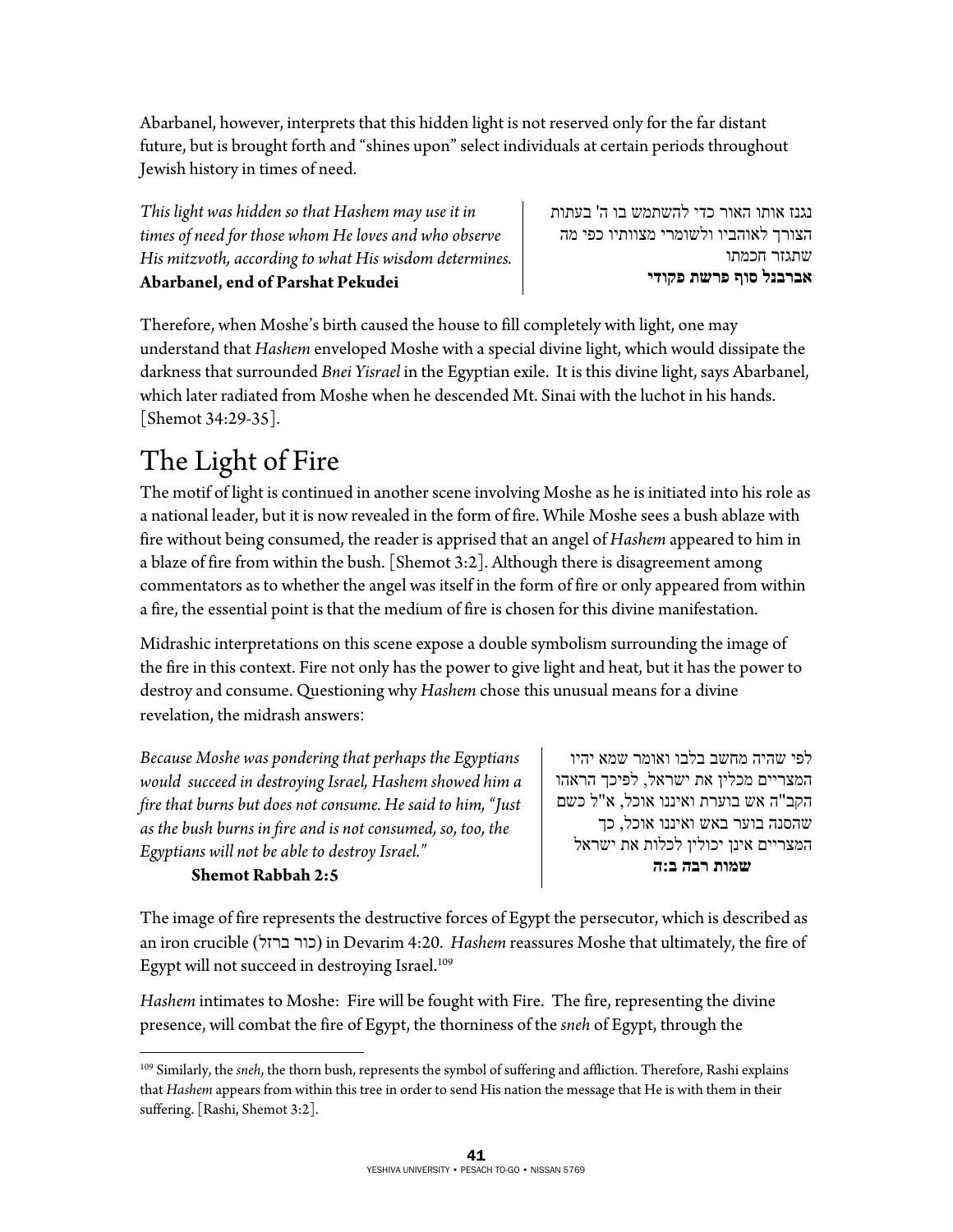mediation of Moshe,110 who himself is the embodiment of light. Moshe's light will push back the fire of Egypt; his light will prevail to ensure the *geulah.*

Redemption, however, does not come easily. It is a process requiring preparation. How will *Bnei Yisrael* achieve redemption, not only in body but in mind and soul? How can the light of redemption pierce the deep recesses of the soul of Israel which is languishing in the darkness of exile?

On the verge of redemption, *Hashem* commands *Bnei Yisrael* with the mitzvah of sanctifying the new moon [Shemot 12:2], and, as Rashi explains, Moshe is perplexed.

*Moses was perplexed regarding the Molad (the exact moment when begins) the new moon- how much of it must be visible before it is proper to consecrate it as a new moon. Hashem therefore pointed it out to him in the sky with a "finger" and said to him, "Behold when you see it like this, consecrate it." And how did He show it to him, for He would only speak to Moshe during the daytime. . . but, when it was close to sunset, this portion was told to him; He showed him with the coming of darkness.*  **Rashi, Shemot 12:2** 

נתקשה משה על מולד הלבנה באיזו שיעור תראה ותהיה ראויה לקדש, והראה לו באצבע את הלבנה ברקיע, ואמר לו כזה ראה וקדש. וכיצד הראהו, והלא לא היה מדבר עמו אלא ביום ... אלא סמוך לשקיעת החמה נאמרה לו פרשה זו, והראהו עם חשכה:  **רש"י שמות יב:ב**

Why is Moshe bewildered about this mitzvah of sanctifying the new moon? Moshe exemplifies the symbol of light; he saw *Hashem* through a clear vision and during the daytime. Moshe perceived that in order to bring about the state of redemption, all darkness needed to be erased, and light needs to fill its void completely. *Hashem*, however, responds that redemption can only be accomplished if one sanctifies the light, but the light that originates from the darkness.<sup>111</sup>

*Am Yisrael* needs to remember the humble origins of its greatness, how it emerged from the darkness of exile into the light of freedom. The darkness must be consecrated by looking for the small speck of light within the darkness. As time progresses, the light spreads and saturates. But, the moon's light is cyclical. Eventually, the light wanes, and the darkness prevails, until the light is made visible again. *Hashem* teaches *Am Yisrael* that when darkness seems to predominate in different periods throughout Jewish history, they must continue to search for the light. They must remember their suffering, but this memory should not serve as an obstacle; it is a stepping-stone for the bright future that lies ahead. The collective memory of the past acts as a bridge to the future. *Am Yisrael*'s new beginning is characterized by acknowledging the darkness and then searching for that small fragment of light which breaks through the darkness.

Accordingly, in order to be redeemed, *Hashem* demands that *Am Yisrael* demonstrate absolute and unconditional loyalty to Him through the fulfillment of the commandment of the *Korban* 

 $\overline{a}$ <sup>110</sup> Accordingly, in an extension of the symbolism of this scene, Rashi expounds that just as the bush fulfills its divine mission and is not harmed by the fire, so, too, Moshe is assured that he will fulfill his divine mission to Pharaoh and emerge unscathed, succeeding in bringing about the redemption of his nation.<br><sup>111</sup> This can perhaps explain why so many of the mitzvot on *Pesach* take place at night, such as matza and sippur

yetziat Mitzrayim.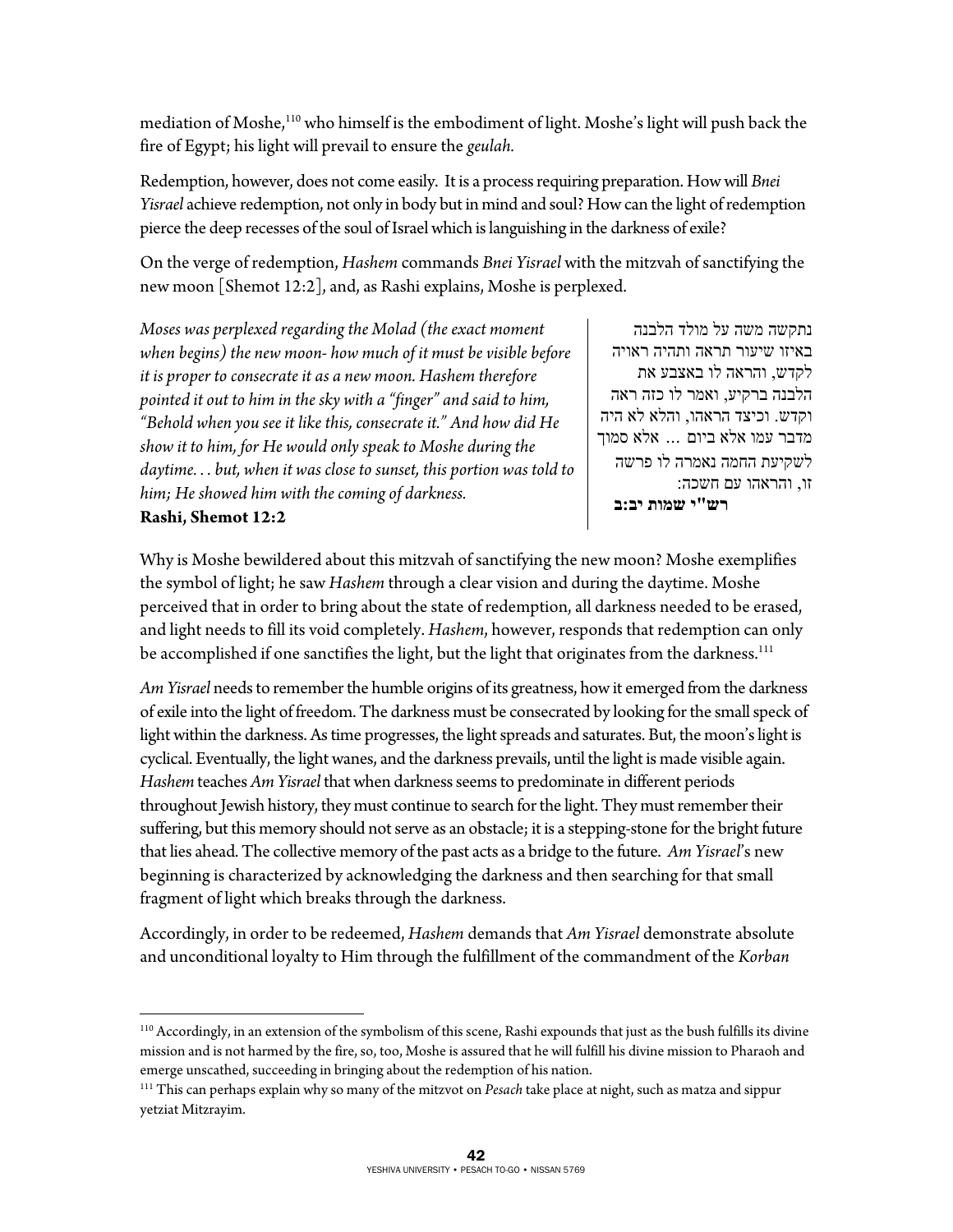*Pesach*. To appreciate how this sacrifice serves as a prerequisite for redemption, one must analyze the symbolism of the rituals involved.

## The Bein Ha'arbaim: The In Between Time

The *Korban Pesach* is slaughtered "bein ha'arbaim - an "in-between time" which is neither fully day nor completely night. As Rashi explains,<sup>112</sup>

*The period beginning at six hours and forward is called bein ha'arbaim because the sun then inclines in the direction of the place of its setting to become darkened. It appears to me that the language of bein ha'arbaim refers to the hours between the darkening of the day and the darkening of the night. The word, erev, is an expression for gloom and darkness, as in Isaiah 24:11, "All joy is darkened"* 

 **Rashi, Shemot 12:6** 

משש שעות ולמעלה קרוי בין הערבים, שהשמש נוטה לבית מבואו לערוב. ולשון בין הערבים נראה בעיני אותן שעות שבין עריבת היום לעריבת הלילה, עריבת היום בתחלת שבע שעות מכי ינטו צללי ערב (ירמיהו ו ד), ועריבת הלילה בתחילת הלילה. ערב לשון נשף וחשך, כמו (ישעיהו כד יא) ערבה כל שמחה:  **רש"י שמות יב:ו**

The *Korban Pesach* is slaughtered during an ambiguous period of time within the twenty four hour cycle; it is a time that hovers between day and night, between light and darkness. In order to elucidate further this understanding of "*bein ha'arbaim,"* Rashi cites a *pasuk* from the book of Isaiah, which applies the meaning of *erev* in a figurative manner. Since the reader of the Torah surely knows the meaning of *erev* from the creation story, one wonders how this supporting text from Isaiah clarifies the import of the timing of the *Korban Pesach*, especially since that chapter in Isaiah does not speak about redemption, but highlights the mourning and grief which Israel will endure during its suffering in exile.

On the threshold of redemption, *Am Yisrael* hovers between darkness and light. This is not a time of complete light, but a time of confusion and ambiguity. *Hashem* confronts His people and challenges them to decide where their loyalties lie once and for all. Will they look for the light and set their sights on a bright, new future, or will they remain steeped in the darkness of exile and assimilation?

*Hashem* stipulates that if Israel performs the *Korban Pesach*, then He will fulfill "ופסחתי)"12:13(. What is the definition of that term?

*I will have mercy… and I say it refers to leaping and jumping … as it says (1Kings 18:21) "How long will you continue to jump between two posts?"*   **Rashi, Shemot 12:13** 

 $\overline{a}$ 

ופסחתי – וחמלתי ... ואני אומר כל פסיחה לשון דלוג וקפיצה ... כן (מלכים א' יח כא) פוסחים על שתי הסעיפים ...  **רש"י שמות יב:יג**

In order to support his interpretations, Rashi cites a text in which Eliyahu challenges *Bnei Yisrael* of his time at Mt. Carmel. Eliyahu confronts the people with the moment of decision, chastising them that they are leaping between two loyalties, a condition that can no longer persist. They must choose between *Hashem* or *Baal*. In a similar fashion, Rashi intimates that on the eve of *Yetziat* 

 $^{112}$  Some of the following insights on Rashi's commentary were taught to me by Rav Daniel Epstein.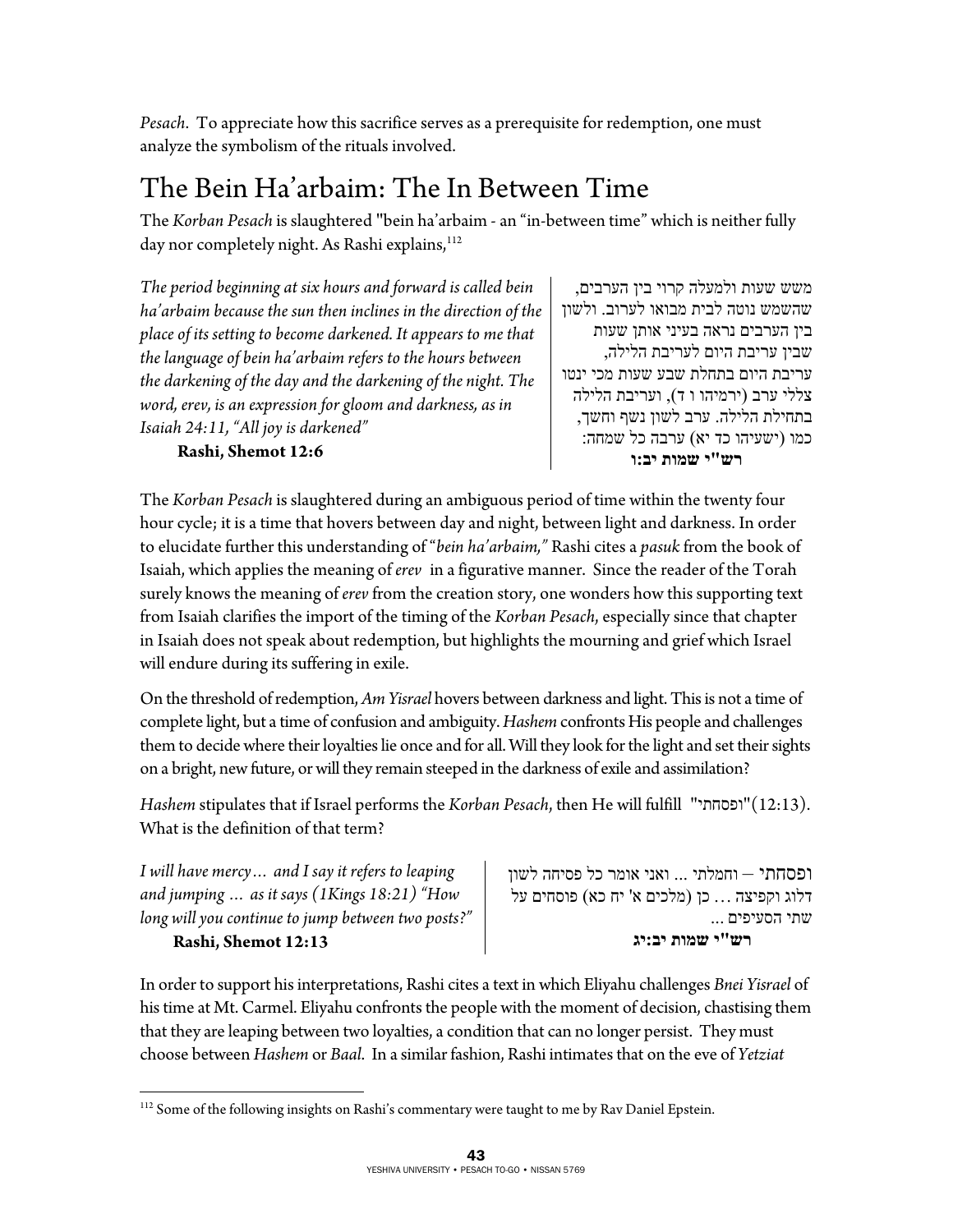*Mitzrayim, Bnei Yisrael* have not demonstrated steadfast loyalty to *Hashem*. They exist figuratively in a state of confusion, *bein ha'arbaim,* and the time has come to prove that they intend to follow *Hashem* and his mitzvot. In turn, *Hashem* asserts that if Israel performs the *Korban Pesach*, He will have mercy over them, "skipping over" the strict standard of justice in order to redeem them.

While the animals of all sacrifices must be unblemished, in this sacrifice, Israel is commanded to take the paschal lamb four days prior to its slaughter and to keep watch over it. [Shemot 12:6]. *Hazal* seek out the profound significance of this unusual aspect of the Pesach sacrifice.

*R. Matya b. Cheresh explained (based on Ezek. 16): "And I passed over and I saw you and behold, it was a time of love": the time had arrived to fulfill God's promise to Abraham that his children would be redeemed. But, they did not have commandments to perform in order to be redeemed, as it is stated, "You were naked"- naked from all commandments. Hashem gave them two commandments to perform so that they could be redeemed: the blood of the Korban Pesach and the blood of the circumcision. Therefore, the Paschal animal is taken four days prior to its slaughter, for reward is only gained through action. R. Eliezer ha-Kapar, however, responded: Did not Israel have four commandments which they performed, that make them more than worthy? For they were not promiscuous; they did not speak maliciously; they did not change their names or their language. If so, why did they have to take the Paschal animal four days before its slaughter? This is because Israel was steeped in the idolatry of Egypt, and the sin of idolatry is weighed against all of the commandments. Therefore, Moshe said to them, "Pull your hands from idolatry and cleave to the commandments" (12:21).* 

היה רבי מתיא בן חרש אומר הרי הוא אומר ואעבור עליך ואראך והנה עתך עת דודים (יחזקאל טז:ח). הגיע שבועתו שנשבע הקב"ה לאברהם שיגאל את בניו ולא היה בידם מצות שיתעסקו בהם כדי שיגאלו שנאמר שדים נכונו ושערך צמח ואת ערום ועריה וגו' (שם טז:ז) ערום מכל מצות נתן להם הקדוש ברוך הוא שתי מצות דם פסח ודם מילה שיתעסקו בם כדי שיגאלו ... לכך הקדים הכתוב לקיחתו של פסח לשחיטתו ד' ימים שאין נוטלין שכר אלא על ידי מעשה רבי אליעזר הקפר ברבי אומר וכי לא היה בידם של ישראל ארבע מצות שאין כל העולם כדאי בהם שלא נחשדו על העריות. ולא על לשון הרע ולא שנו את שמם. ולא שנו את לשונם ... ומפני מה הקדים לקיחתו של פסח לשחיטתו ד' ימים לפי שהיו ישראל שטופין בע"ז במצרים וע"ז שקולה כנגד כל המצות ... אמר להם משכו ידיכם מע"ז והדבקו במצות **מכילתא פרשת בא פרשה ה**

#### **Mekhilta Bo 5**

*Hazal* indicate that while *Bnei Yisrael* retained some aspects of their tradition and heritage, nevertheless, they also assimilated to the idolatrous forms of worship in Egypt, particularly the worship of the sheep (as noted by Maimonides in *Guide of the Perplexed*, 3:46). The foreign influence on the religious ways of Israel is evident as well in Ezekiel, 20:7, which indicates that *Bnei Yisrael* did not abandon the corrupt ways of Egyptian idolatry.113

Accordingly, when Moshe communicates the mitzvah of the *Korban Pesach* to *Bnei Yisrael,* he modifies *Hashem*'s original wording and states, "Pull and take for yourselves a sheep - וקחו משכו צאן לכם] *"*Shemot 12:21]. Since the act of pulling can be accomplished in one of two directions, toward or away, Moshe reiterates that now is the time to decide the direction in which they want

<sup>1</sup> 113 Similarly, see *Shemot Rabbah,* 1:8, which indicates that Israel did not perform the mitzvah of circumcision after Joseph died. Compare as well *Shemot Rabbah* 15:4, where *Hashem* asserts that only because of the patriarchs' merits was Israel redeemed.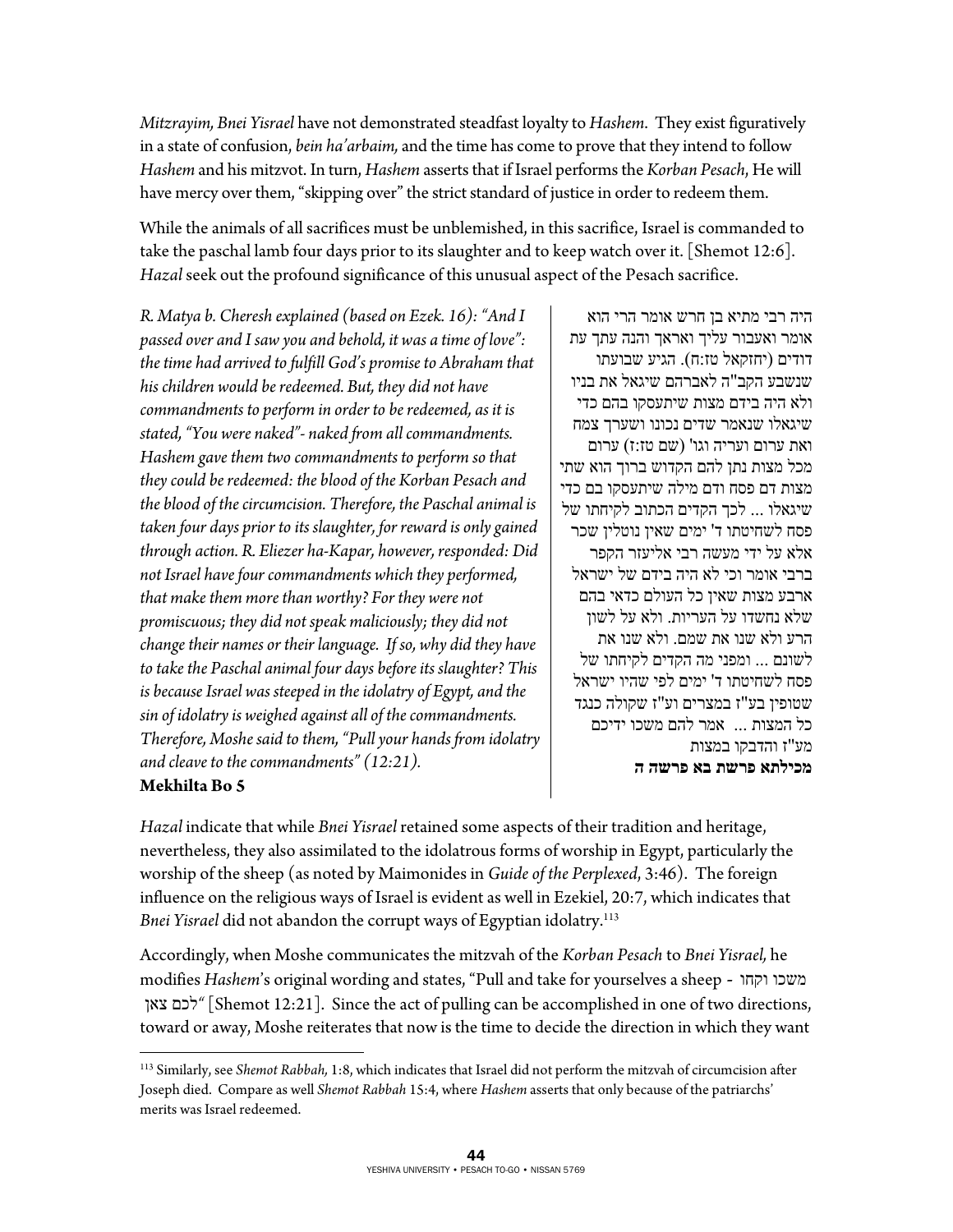to go: pull away from the sheep, the symbol of Egyptian idolatry, by transforming it into a mitzvah, a symbol which demonstrates loyalty to *Hashem* through the offering of this sacrifice.

If Israel performs its own act of taking of this sheep with the intent of demonstrating absolute devotion to *Hashem*, then *Hashem* will carry out a reciprocal act of taking, as promised to Moshe:

*I will take you to me as a nation, and I will be to you a God* וְלָקַחְתִּי אֶתְכֶם לִי לְעָם וְהָיִיתִי לָכֶם לֵאלֹהִים **Shemot 6:7 שמות ו: ז**

With the active demonstration of their intent to commit themselves completely to *Hashem*, Israel can cross the threshold, leaving behind the darkness of exile and embarking on a new path as the chosen nation.

The symbol of light, in the form of fire, reappears at the culmination of the redemption, the giving of the Torah*.* 

*Mt. Sinai was all in smoke, for Hashem had come down upon it in fire*  **Shemot 19:18** *And the sight of the Glory of Hashem was like a consuming fire on the top of the mountain*

**Shemot 24:17**

 **שמות כד:יז** The goal of redemption is not only physical freedom, but ultimately, it is for the purpose of

becoming *Hashem*'s servants, in order to fulfill the Torah- the luminary *par excellence,* which lights the way of *Am Yisrael* to fulfill their mission as the chosen nation, as was declared by *Hashem* to Moshe at the sight of the burning bush.

*And He said: For I will be with you and this is the sign that I have sent you: When you will bring the nation out of Egypt, you will serve Hashem on this mountain.*  **Shemot 3:12** 

וַיֹּאמֶר כִּי אֶהְיֶה עִמְָּך וְזֶה לְָּך הָאוֹת כִּי אָנ<sup>ֹ</sup>כִי שְׁלַחְתִּיךָ בְּהוֹצִיאֲךָ אֶת הָעָם מִמִּצְרַיִם תַּעַבְדוּן אֶת הָאֱלֹקִים עַל הָהָר הַזֶּה:  **שמות ג:יב**

וְהַר סִינַי עָשַׁ ן כֻּלּוֹ מִפְּנֵי אֲשֶׁ ר יָרַד עָלָיו ה' בָּאֵשׁ

וּמַרְאֵה כְּבוֹד ה' כְּאֵשׁ אֹכֶלֶת בְּרֹאשׁ הָהָר

 **שמות יט:יח**

Explaining *Hashem*'s intent, Ramban clarifies that the incontrovertible sign of Moshe's success in fulfilling his mission will be when he sees the fire smoking on top of Mt. Sinai. That very sight which Moshe will behold at the giving of the Torah will remind him of the fire of the burning bush. Only then will he understand that the climax of redemption has been achieved.

Nevertheless, Ramban indicates in his introduction to *Sefer Shemot* that in actuality, the process of redemption was not completed until the building of the Mishkan in the latter part of *Shemot*.

| The cloud covered the Tent of Meeting and the Glory of God | וַיְכַס הֶעָנָן אֶת א הֶל מוֹעֵד וּכִבוֹד ה' מַלֵא |
|------------------------------------------------------------|----------------------------------------------------|
| filled the Tabernacle                                      | ּאֵת הַמְּשִׁכֵּן:                                 |
| <b>Shemot 40:34</b>                                        | שמות מ:לד                                          |